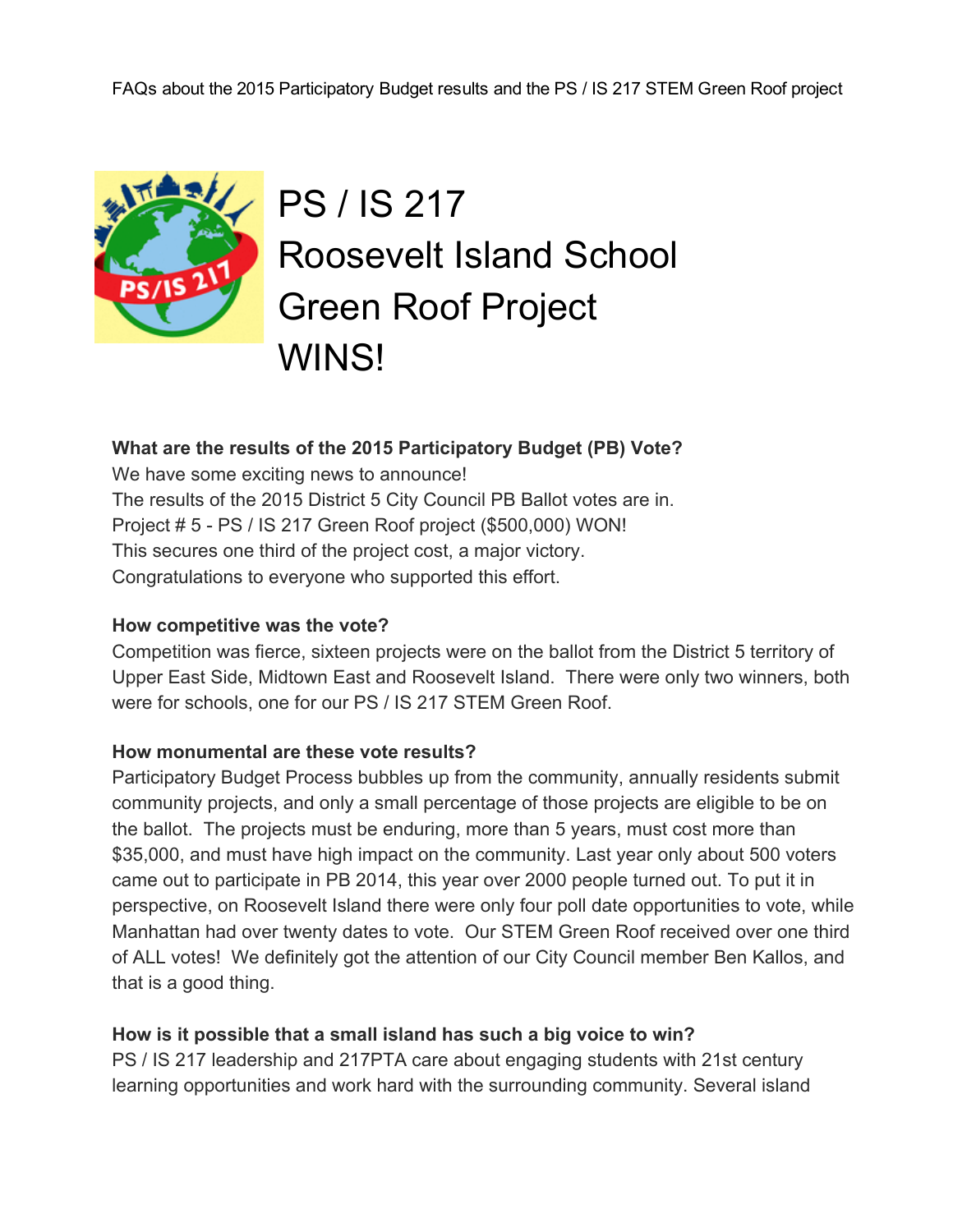organizations and residents wrote support letters for the Green Roof project and hit the streets, told their building residents, encouraged friends and family to vote in support of the school. And of course, PS / IS 217 parents and caregivers cared about the Green Roof project and took time out of their busy schedules to voice their choice with a vote!

#### What is the history of the PS / IS 217 Green Roof project?

In 2013, Principal Beckman, with great support from the PTA, applied to the Manhattan Borough President's office for a \$35,000 Green Roof feasibility study and won! That was the important first step. The School Construction Authority (SCA) met with PS / IS 217 leadership to discuss what could be built up on the roof to further 21st century learning. SCA then toured the roof, and did a thorough safety analysis and project cost report with input from engineers, architects, designers and PS / IS 217 educators and custodial team. The SCA deemed the project was feasible and PS / IS 217 was cleared to move on to the funding stage, a huge win.

## What features were discussed for the Green Roof project?

Principal Beckman and Ms. Fokine toured the roof with SCA and the school custodial team and dreamt of an amphitheater for performance, art and dance, a shaded space for middle school students to work on essays, homework and relax, in addition to STEM green roof garden education for all age groups and curricula to tap into. Also discussed were examples of renewable energy sources like solar panels, wind turbines and photovoltaic features, a tech hub home base where students could collect data measurements such as air quality and weather conditions. Art and photography classes inspired by birdlife, as well as using the natural environment to test real world sustainability projects were also encouraged.

#### How much does an educational Green Roof cost?

The School Construction Authority is working with other NYC schools to take advantage of extending the classroom on rooftops throughout New York City, and the cost is around \$1.5M. The budget created for PS / IS 217 for their 6,750 square feet of extended classroom was also \$1.5M, that amount accounts for inflation over two years of budget cycles.

#### Who funds Green Roofs?

Schools must go through the SCA for approval, and then apply for capital funding with the Manhattan Borough President Gale A. Brewer's office. In February 2015 Principal Beckman applied to the Borough President's office for capital funding in the total budget amount of \$1.5M, and will hear results in June 2015. Since Green Roofs help cities stay healthy and are expensive, multi-year, legacy projects that will impact generations of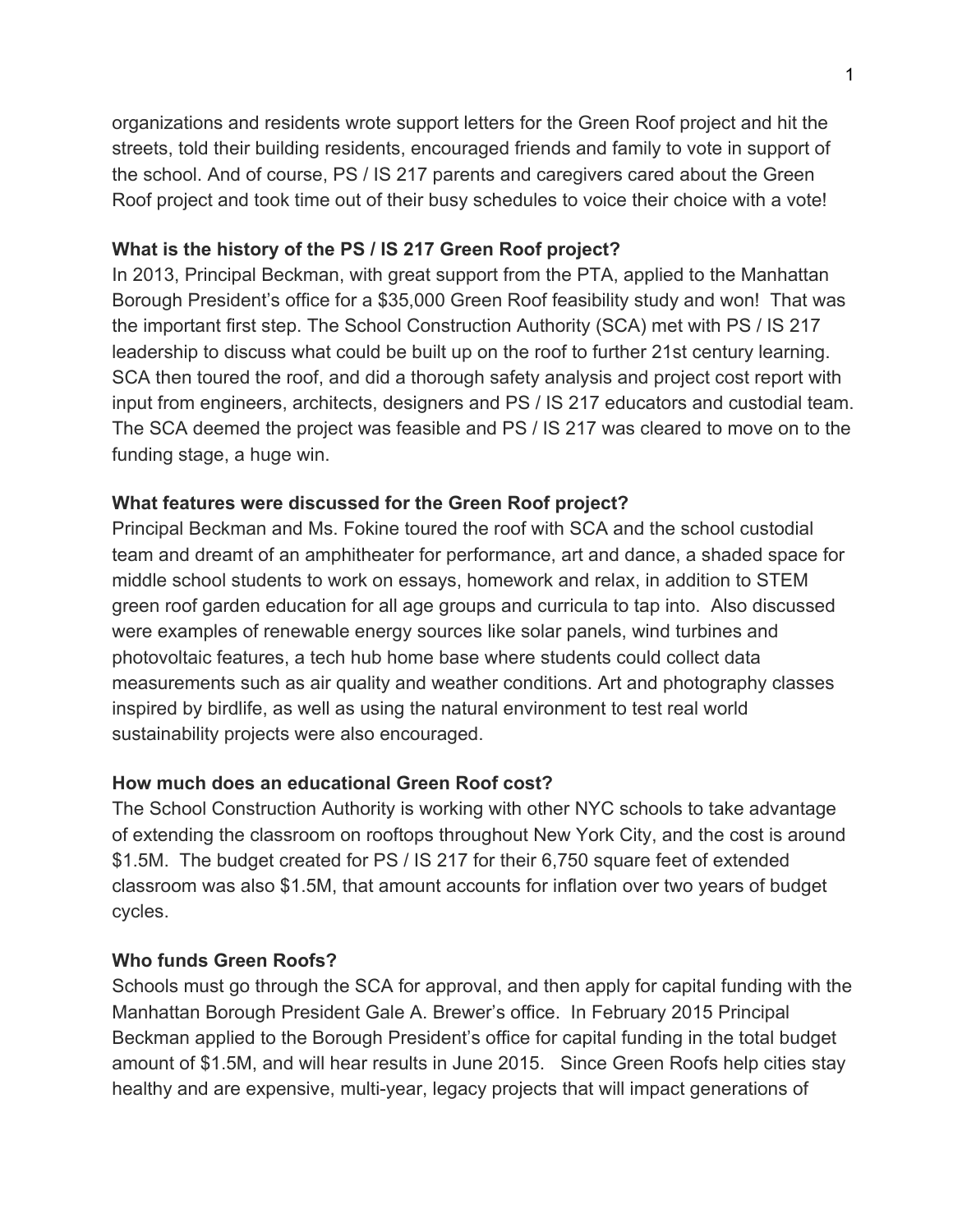students, the SCA allows for funding to stretch over two calendar year cycles. Green roofs are typically funded by the Borough President's office, and the City Council, who work together, the Participatory Budget process was an additional opportunity. Funding may include other government sources, and even private donations.

#### What happens next?

Council Member Kallos now needs to submit the win of \$500,000 formally to the Council. Since projects were vetted by each agency, in our case, SCA, prior to their inclusion on the ballot, no issues are anticipated with the winning projects. Principal Beckman will convey the win to the Manhattan Borough President's office so they can reduce the original ask for capital in February from \$1.5M to \$1M. With a third of the funding soon to be in place, the STEM Green Roof project is well on its way.

## Does a Green Roof only teach kids about nutrition and gardening with plants?

No. It is true that school gardens have benefits such changing eating habits and connecting children to the environment, but they also improve test scores, fight obesity, promote physical activity and changing attitudes towards learning in all subjects.

# Are their real world examples of school Green Roof's advancing students knowledge?

Yes, here are just a few examples, in the Bronx, at The Bronx Academy of Design & Construction where Bronx students were the youngest to present professional level work at the World Renewable Energy Forum attended by U.S. Secretary of Energy. Student findings confirm that solar panels placed above a plant covered roof kept the roof up to three degrees cooler. Article here: [b](http://ny.chalkbeat.org/2012/05/25/experiments-on-bronx-schools-green-roof-taking-students-far/#.VS2uL2YwJ4u)ronx schools green roof taking [students](http://ny.chalkbeat.org/2012/05/25/experiments-on-bronx-schools-green-roof-taking-students-far/#.VS2uL2YwJ4u) far Also, PS 6 has a green roof and won Green Roofs for Healthy Cities award, article here: PS 6 Green Roof wins [Healthy](http://www.markkmorrison.com/blog/2015/2/4/ps-6-wins-green-roofs-for-healthy-cities-2014-award) City award.

And in the Spring 2013 NYC, PS 333 Manhattan School for Children, used a rooftop greenhouse as science lab for students and teachers. This example uses hydroponic farming technology to educate students and teachers about the science of sustainability. Video here: NYC [Greenhouse](https://www.youtube.com/watch?v=-Ljnz3fYuVE) Project at PS 333 for K-[8](https://www.youtube.com/watch?v=-Ljnz3fYuVE)

# Why is a Green Roof valuable to our school and community?

The economy / Cooper Union report:

Reduce "Heat Island Effect": Air quality is affected by heat, as temperature rises, ozone depletion increases. Green Roofs cool the air and clean the air, capture pollutants, filter noxious gasses, decreasing asthma and other pulmonary diseases.

Insulation: Green Roofs are insulators saving heating and cooling costs.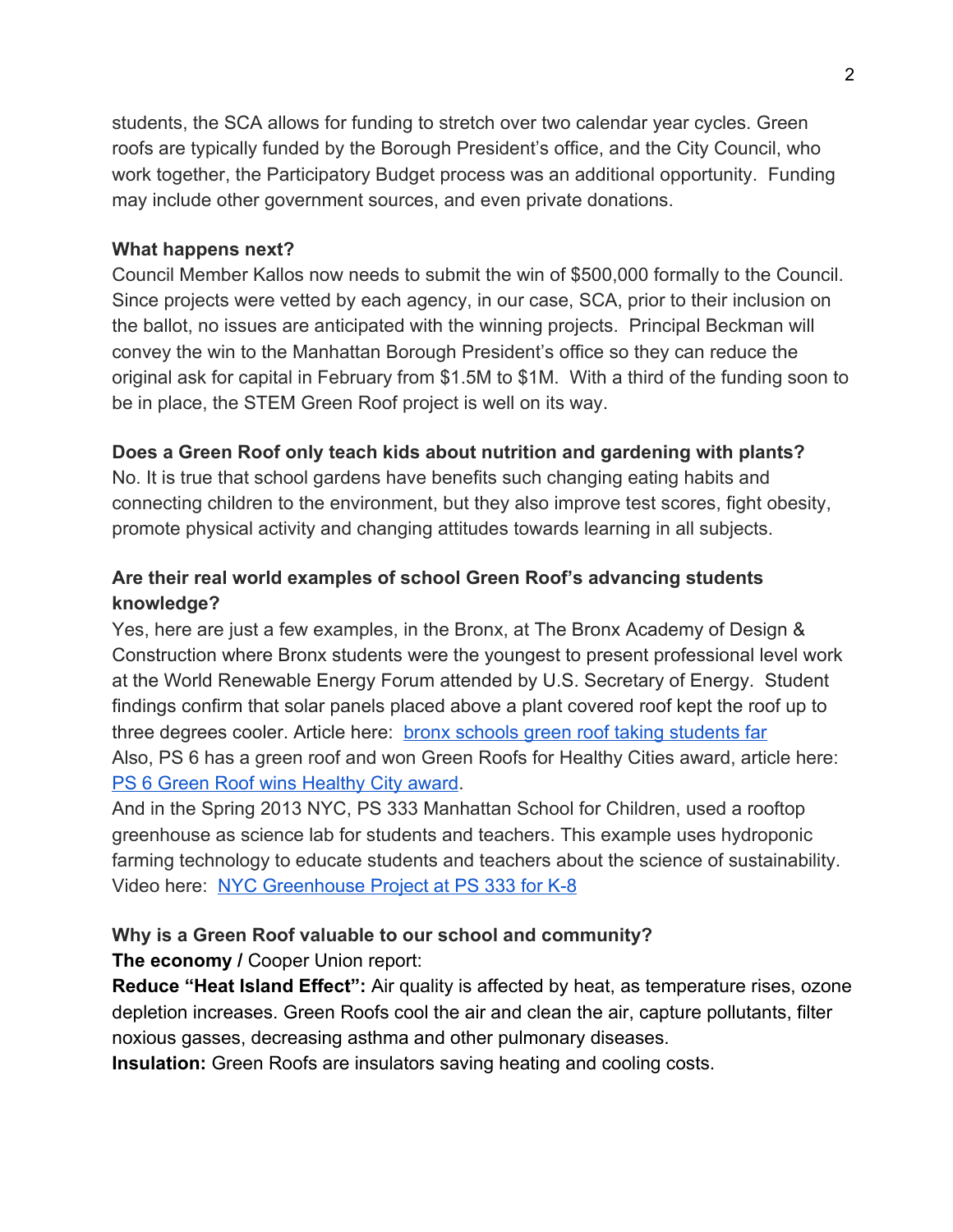Increase Roof Longevity: Green roofs protect against direct sun exposure, reduce environmental wear and tear, and increase the systems life span.

Storm Water (Rain Water) Management: Green roofs retain 50–75% of rain fall, easing the pressure on the combined sewage overflow system by never entering the city's sewer system. Less stormwater runoff less pollution flowing into our rivers.

Noise Reduction: Green Roofs assist to quiet city and mechanical equipment noise.

# Does a Green Roof foster education?

Yes, a green roof fosters education.

One example is the Case Study: Boston Latin School Green Roof whose plans include:

- A year-round laboratory, classroom facility, research station, teacher-training center, garden and fresh-food producer and renewable energy source.
- A space for exciting science experiments and a safe place for students to be outdoors, increasing positive mental health while decreasing stress.
- A cafeteria farm and greenhouse to grow healthy food for the school cafeteria while serving as a laboratory for lessons about botany, biology, health and nutrition.
- Renewable energy installations that generate hot water for the school and further reduce the school's operating costs and carbon footprint.
- Landscaped gardens that provide habitat for birds, bees, and insects while providing contemplative spaces where students can explore nature and our role as stewards of the planet through the arts and literature.
- Webcams, interactive information kiosks and sophisticated energy and air-quality monitoring instrumentation that will stream real-time data from the lessons online.

# What other curricula can be taught on a STEM green roof?

A few curriculum samples are:

Grade: 7 School Garden Dichotomous Key - Students will investigate the diversity of living organisms and how they can be compared scientifically. Students will create a Dichotomous Key like scientists use to figure out the scientific names of organisms.

Grade Level: 8 Grade Statistics Garden - Students distinguish the correct mathematical tool mean, median, or mode to answer questions based on data they have recorded using samples from the garden. The students will discern which term mean, median, or mode is the appropriate mathematical tool to answer questions regarding garden and nutrition data.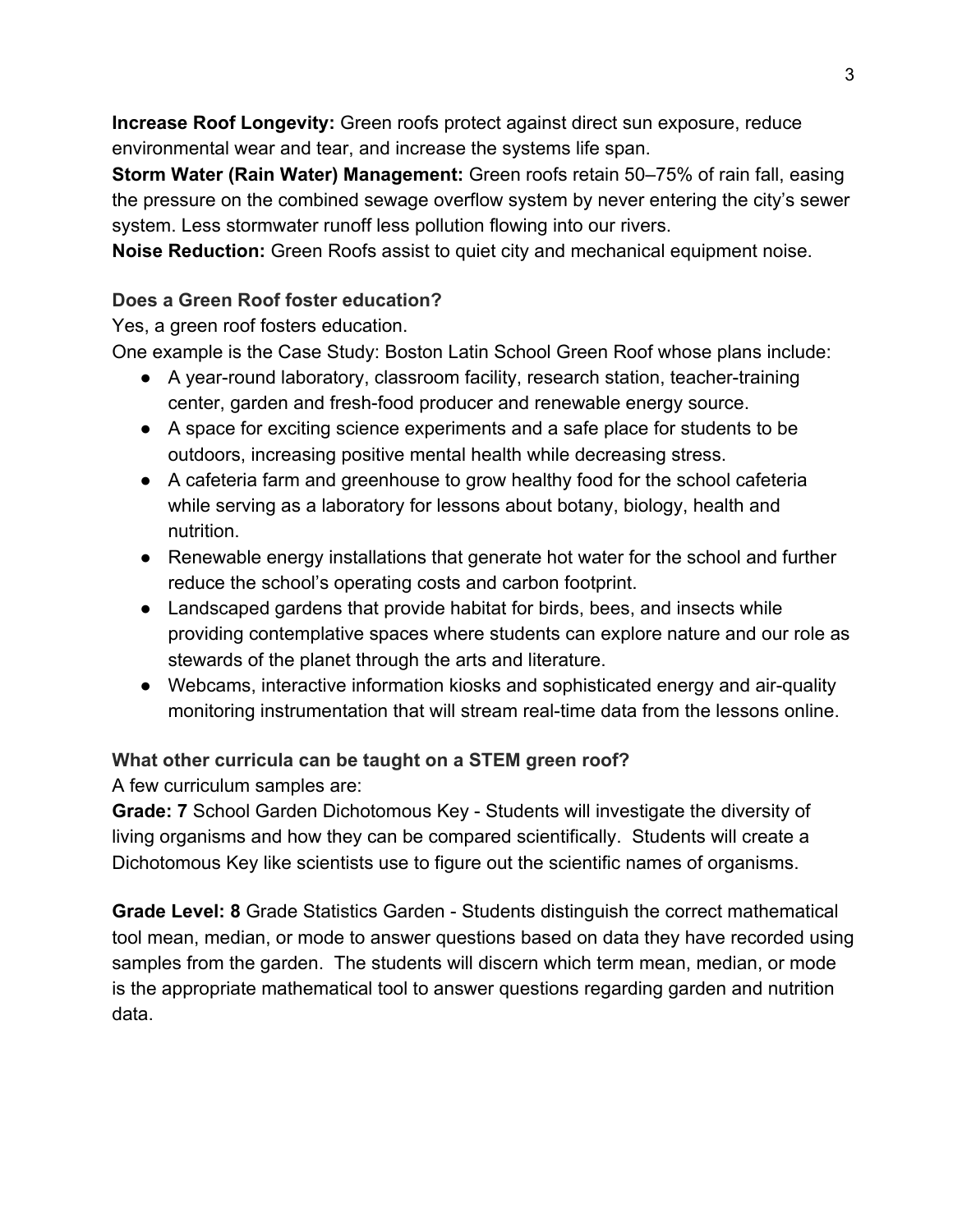Grade Level: K - 4 Cardinal directions without a compass - Students learn how to determine the four cardinal directions using two methods. One uses a standard clock (with hands) and the other uses sticks and shadows.

**Grade Level: 4-5** Garden Changes Over Time - Work in pairs to measure the length and width of the garden, create a grid and map.

# Music, art, writing, and foreign languages are important. Will they be de-emphasized with a green roof?

Our school, 217, is committed to the development of the whole child. We will continue to have excellent enrichment resources including music, art, writing, foreign languages, physical education, and cultural studies and 6,750 square feet of extended learning space suits that goal.

# How long does a legacy project like this take?

Approximately three years. The SCA will not start the bidding process until all the funds are committed. The faster the commitment, the sooner the bid process starts. Winning funds in 2015 means access to them in 2016, likewise, winning funds in 2016 means available in 2017. Traditionally, a full design, in partnership with the school, would take 45 months, bidding and awarding a contract would take 23 months. Then the project is green lit for actual creation of the green roof which takes approximately a year. 2018, if successful, could unveil and launch green roof for students of P.S./I.S. 217 and the community for generations to come.

# Who are some of the community supporters of our Green Roof?

In addition to Principal Beckman, Ursula Fokine, and the full power of the 217PTA's talent and reach, Council member Ben Kallos and his team came to the island to explain the process, Roosevelt Island Garden Club leadership, Girl Scouts troops 3001, led by Aiesha Eleusizov, and 3244, led by Janine Schaefer, on Roosevelt Island, Main Street Theater and Dance Alliance, Roosevelt Island Historical Society, NYPL Roosevelt Island branch, Roosevelt Islander blog, The WIRE, RIRA president Jeffrey Escobar, parents from Eva Bosbach's RI Parents' Network, neighborhood building's management offices all blasted the news, groups welcomed us to talk about the project at member meetings and island shops, restaurants and residents all rallied to get out the vote. Enjoy this campaign video produced by Aiesha Eleusizov's Brownies from Girl Scout Troop 3001 that explains the project **[G](https://www.youtube.com/watch?v=0qlQAxOut38&google_comment_id=z13huf5x3z2auxvk323awbnjmry5hlird04&google_view_type)irl Scout video on PS IS 217 [Green](https://www.youtube.com/watch?v=0qlQAxOut38&google_comment_id=z13huf5x3z2auxvk323awbnjmry5hlird04&google_view_type) Roo[f](https://www.youtube.com/watch?v=0qlQAxOut38&google_comment_id=z13huf5x3z2auxvk323awbnjmry5hlird04&google_view_type)** 

## What happens during summer?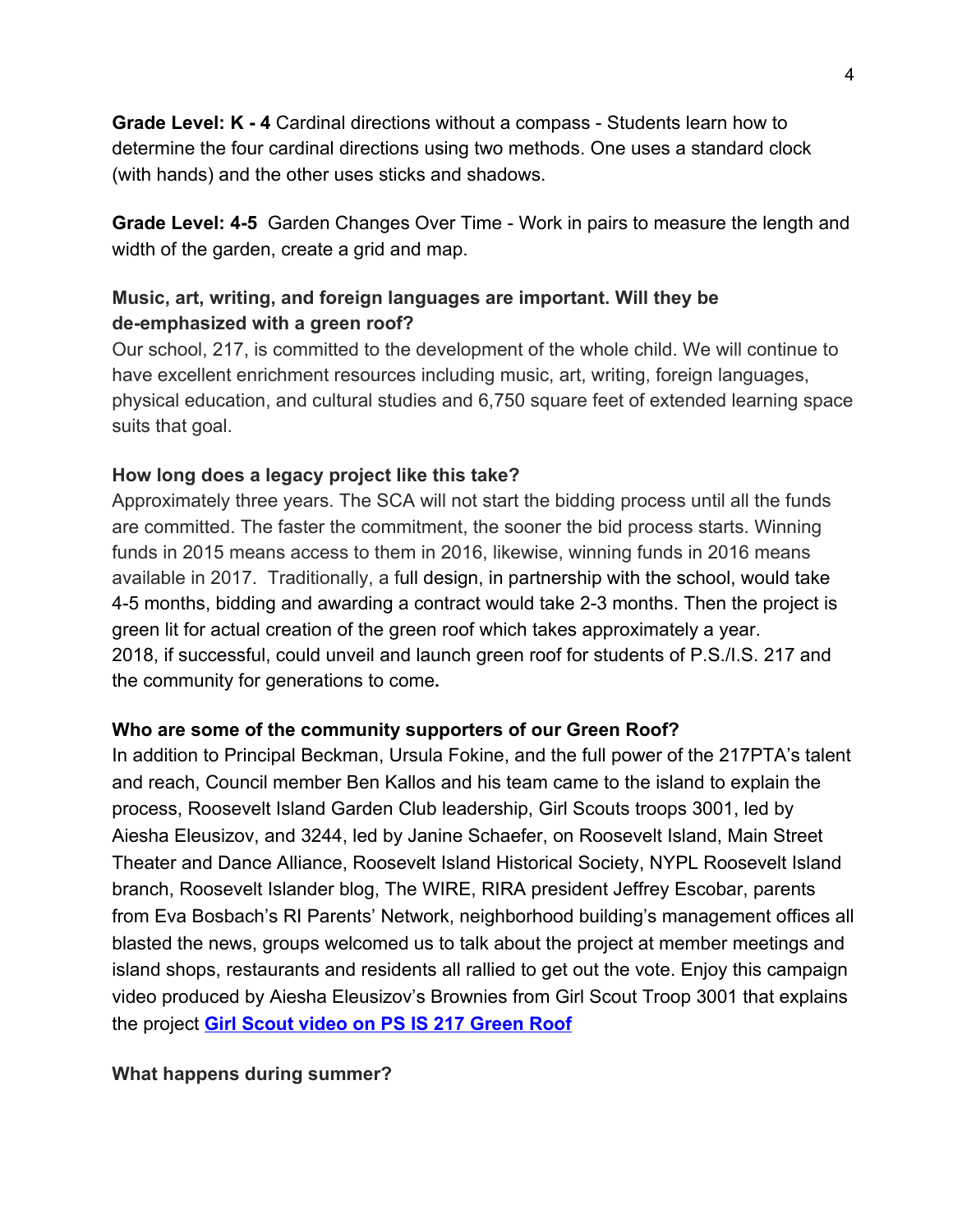Our knowledgeable custodial A-Team will be involved and PS / IS 217 has strong ties with the Roosevelt Island community, the school has made relationships that bond opportunities to collaborate the local garden club, scouts, and others for year round care and support. And of course, parents and teachers who wish to be involved are welcome, even non-green thumbers who want to learn!

#### How does the green roof impact the community?

A green roof provides more than a much needed learning hub for 21st century skills; it excites students about new careers, it creates a beautiful extended view for residents, it reduces pollution stormwater runoff into our rivers, it allows city children not often exposed to nature to benefit from its calming qualities, reduces energy consumption for air conditioning in the summer, captures pollutants, filter noxious gasses and decreases asthma and other pulmonary diseases, mitigates heat effect by cooling the air around the green roof, and improved air quality on the Island. It will also provide a concrete example to explain and teach about important environmental and scientific lessons and concepts, and possibly inspire some budding young scientists. Green roofs also impact the community at large because they quiet city and mechanical equipment noise.

## What can I do to support the Green Roof project?

This is a multi-year effort, keep spreading the word about the values of a Green Roof! Green Roofs provide our students with a peaceful place where they can learn about science and renewable energy as well as art, performance, photography and dance. Some long term benefits include clean air, saving energy costs, allowing students to master renewable energy sources, using photovoltaic panels, wind turbines and solar panels and even collect data to monitor changes in air quality, growing healthy food to curb obesity and promote physical activity and getting children engaged in science to spark careers and further education. This is a marathon effort worth the wait but we need your support especially educating others on the benefits of green roof learning.

The green roof is about the future of the school and the bond to the community. PS IS 217 school and many in the community have a vision which includes a STEM green roof that allows all grades to understand what they are learning with engaging hands on experiences. A green roof could serve as an anchor to attract a vibrant student body. Supporting a green roof is one way the community can support offering 21st century learning in a captivating way that engages and excites our young people and their families. Engaging students today, may bring us scientists, urban planners, architects, teachers, engineers, farmers, doctors, politicians, policy makers, programmers and stewards of our planet, tomorrow.